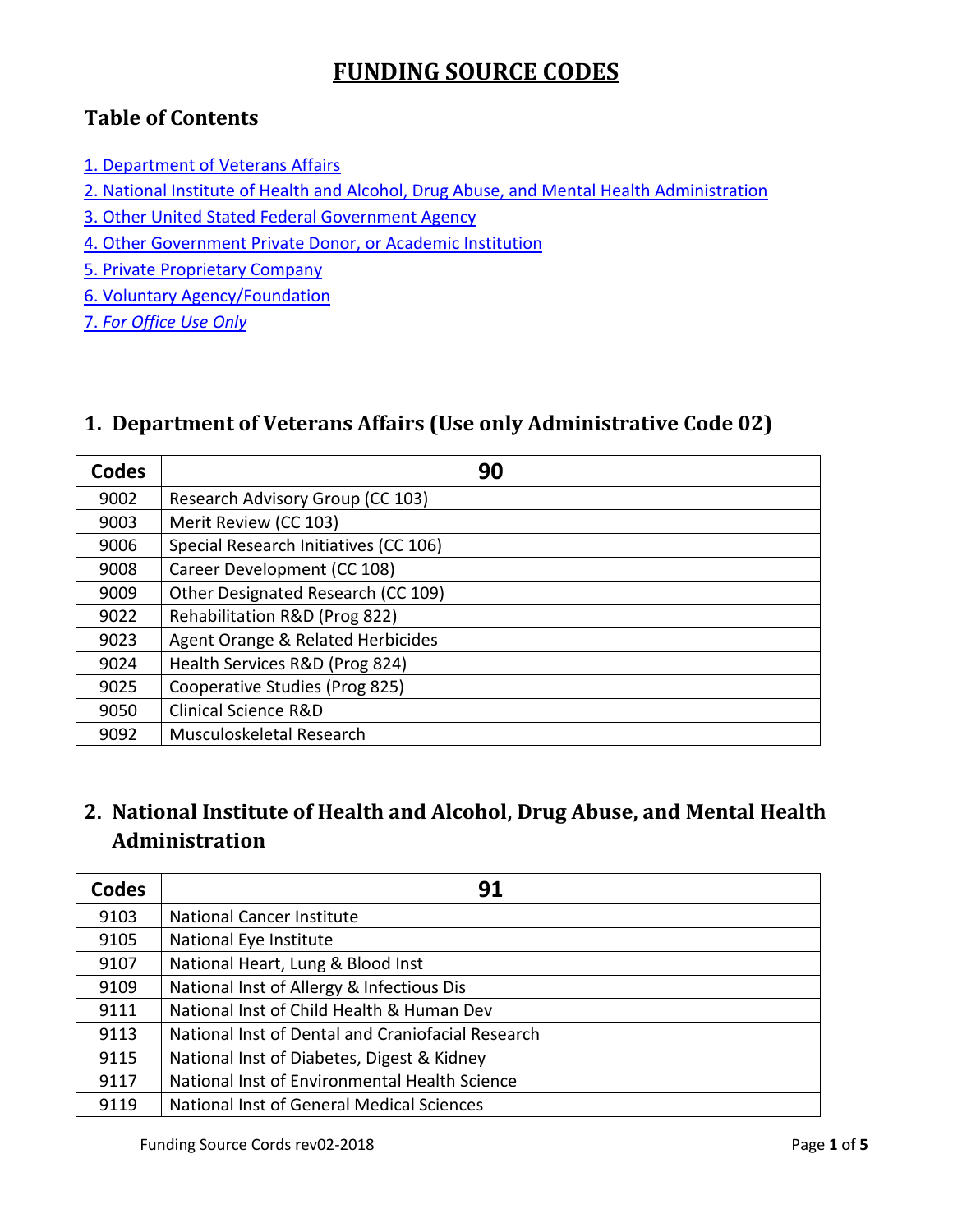| 9121 | National Inst of Neurological Disorders & Stroke            |
|------|-------------------------------------------------------------|
| 9122 | National Human Genome Research Institute                    |
| 9123 | National Inst of Nursing Research                           |
| 9125 | National Inst on Aging                                      |
| 9127 | National Inst on Alcohol Abuse & Alcoholism                 |
| 9129 | National Inst on Arthritis, Musculoskeletal & Skin Diseases |
| 9131 | National Inst on Deafness & Other Communication Disorders   |
| 9133 | National Inst on Drug Abuse                                 |
| 9135 | National Inst on Mental Health                              |
| 9137 | National Center for Research Resources                      |
| 9138 | National Inst of Biomedical Imaging and Bioengineering      |

# <span id="page-1-0"></span>**3. Other United Stated Federal Government Agency**

| <b>Codes</b> | 92                                          |
|--------------|---------------------------------------------|
| 9202         | <b>Centers for Disease Control</b>          |
| 9203         | Department of Defense                       |
| 9205         | Department of Education                     |
| 9207         | Department of Energy                        |
| 9209         | Department of Health & Human Services       |
| 9211         | Department of Labor                         |
| 9213         | <b>Environmental Protection Agency</b>      |
| 9215         | Food and Drug Administration                |
| 9217         | Health Resources & Services Admin           |
| 9219         | National Inst of Occupational Safety        |
| 9221         | National Aeronautics & Space Admin          |
| 9223         | Agency for Health Care Policy Research      |
| 9225         | National Library of Medicine                |
| 9227         | <b>National Science Foundation</b>          |
| 9229         | <b>Rehabilitation Services Admin</b>        |
| 9235         | U.S. Public Health Service                  |
| 9237         | National Inst of Disability Rehab, Research |
| 9299         | <b>Other (Specify Name)</b>                 |

## <span id="page-1-1"></span>**4. Other Government Private Donor, or Academic Institution**

| <b>Codes</b> | 93                           |
|--------------|------------------------------|
| 9301         | <b>Affiliated University</b> |
| 9303         | Private Donor                |
| 9305         | <b>Local Government</b>      |
| 9307         | <b>State Government</b>      |
| 9309         | Foreign Government           |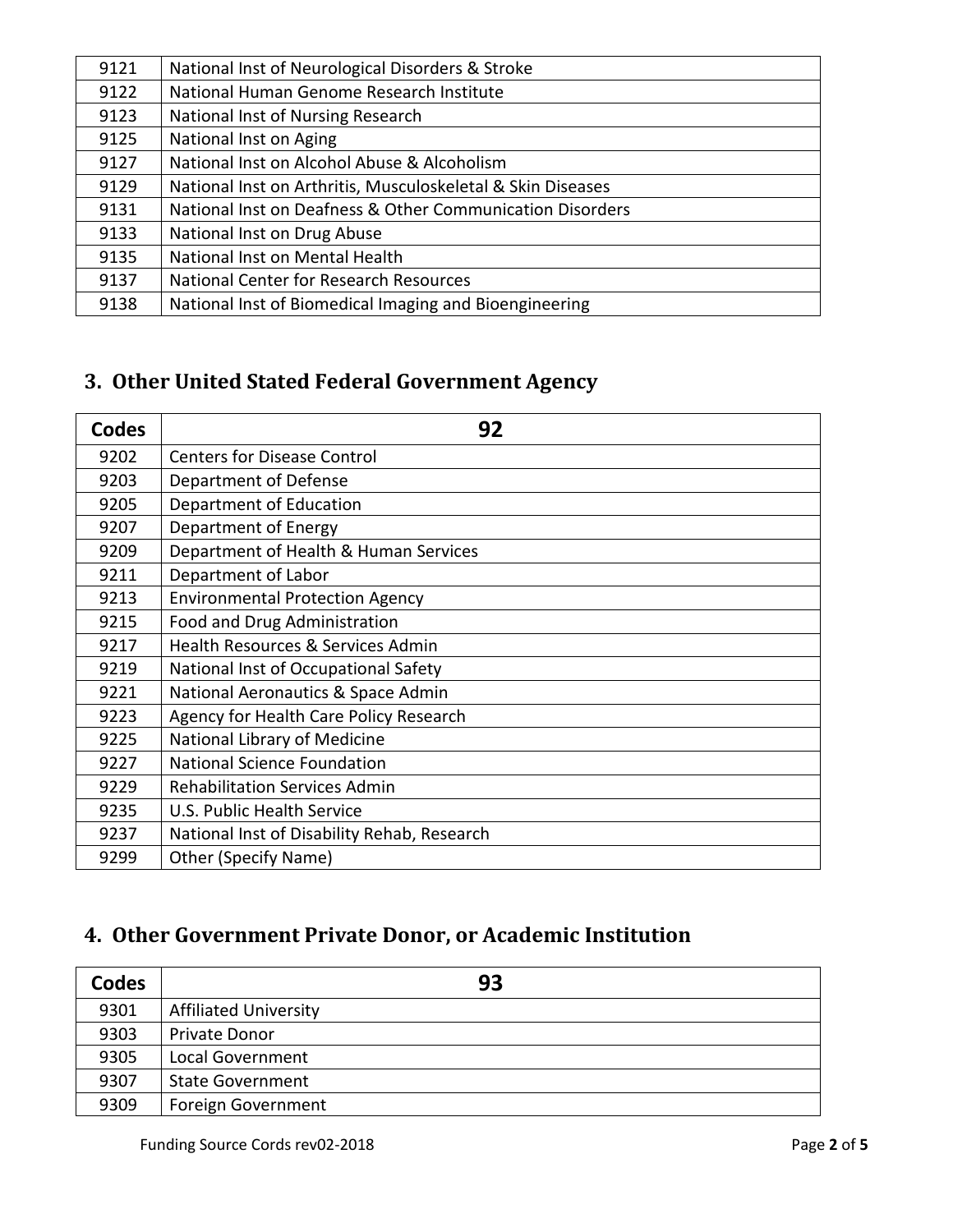| 9360 | VA Medical Care Supported Mgmt. Studies – this is used for CPPF or Pilot Grants |
|------|---------------------------------------------------------------------------------|
| 9399 | Other (Specify Name)                                                            |

# <span id="page-2-0"></span>**5. Private Proprietary Company**

| <b>Codes</b> | 97                           |
|--------------|------------------------------|
| 9701         | A.H. Robins                  |
| 9703         | Abbott                       |
| 9705         | Adria                        |
| 9707         | Alpha Therapeutic            |
| 9708         | American Cyanamid            |
| 9710         | Amgen                        |
| 9712         | <b>Berlex</b>                |
| 9713         | Boehringer Ingelheim         |
| 9715         | <b>Boots</b>                 |
| 9717         | <b>Bristol-Meyers Squibb</b> |
| 9719         | <b>Burroughs Wellcome</b>    |
| 9720         | Centocor                     |
| 9721         | Ciba-Geigy                   |
| 9723         | Cytogen                      |
| 9725         | Du Pont                      |
| 9731         | Eli Lilly                    |
| 9732         | Fujisawa                     |
| 9733         | G.D. Searie                  |
| 9734         | G.H. Bessalaar               |
| 9736         | Genetech                     |
| 9738         | Glaxo                        |
| 9740         | Hoechst-Roussel              |
| 9742         | Hoffman-LaRoche              |
| 9744         | Hybritec                     |
| 9745         | Immunomedics                 |
| 9746         | Janssen                      |
| 9748         | Knoll                        |
| 9750         | Lederle                      |
| 9752         | Lorex                        |
| 9754         | <b>Marion-Merrell Dow</b>    |
| 9756         | McNeil                       |
| 9760         | Merck & Co                   |
| 9764         | <b>Miles</b>                 |
| 9766         | Proctor & Gamble             |
| 9768         | Organon                      |
| 9770         | Ortho                        |
| 9773         | Parke-Davis                  |
| 9775         | Pfizer                       |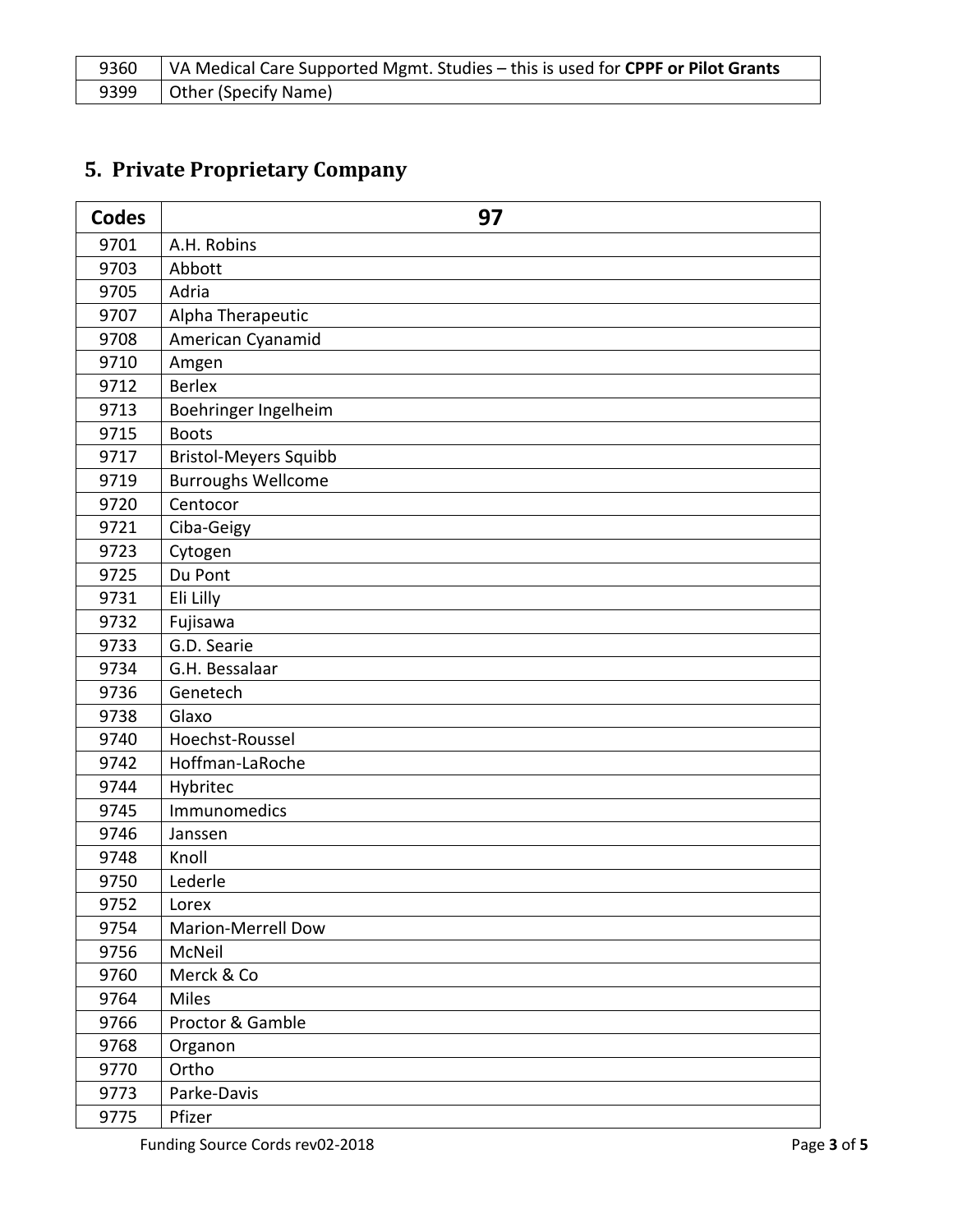| 9776 | Purdue Frederick            |
|------|-----------------------------|
| 9777 | Roberts Pharm               |
| 9778 | Roche                       |
| 9779 | Rhone-Poulenc Rorer         |
| 9781 | Ross                        |
| 9782 | R.W. Johnson Pharm          |
| 9783 | Sandoz                      |
| 9784 | Schering                    |
| 9785 | SmithKline Beecham          |
| 9787 | Sanofi-Aventis              |
| 9789 | Stuart                      |
| 9791 | Syntex                      |
| 9792 | <b>TAP Pharm</b>            |
| 9793 | Upjohn                      |
| 9795 | Warner-Chilcott             |
| 9797 | Wyeth-Ayerst                |
| 9798 | Zeneca                      |
| 9799 | <b>Other (Specify Name)</b> |

# <span id="page-3-0"></span>**6. Voluntary Agency/Foundation (For Local Chapters of National Organizations, use Agency/Foundation code)**

| <b>Codes</b> | 98                                            |
|--------------|-----------------------------------------------|
| 9803         | Alzheimer's Disease & Related Dis Association |
| 9805         | <b>American Cancer Society</b>                |
| 9809         | <b>American Diabetes Associations</b>         |
| 9811         | American Fed for Aging Research               |
| 9812         | American Foundation for AIDS Research         |
| 9813         | <b>American Heart Association</b>             |
| 9815         | American Kidney Foundation                    |
| 9817         | American Legion                               |
| 9819         | American Lung Association                     |
| 9821         | <b>American Narcolepsy Association</b>        |
| 9822         | American Parkinson Disease Association        |
| 9823         | <b>Arthritis Foundation</b>                   |
| 9827         | <b>Council for Tobacco Research</b>           |
| 9831         | <b>Cystic Fibrosis Foundation</b>             |
| 9833         | Deafness Research Foundation                  |
| 9837         | <b>Dermatology Foundation</b>                 |
| 9839         | <b>Disabled American Veterans</b>             |
| 9843         | <b>Epilepsy Foundation of America</b>         |
| 9847         | Juvenile Diabetes Foundation                  |
| 9851         | Lupus Foundation of America                   |
| 9855         | March of Dimes                                |